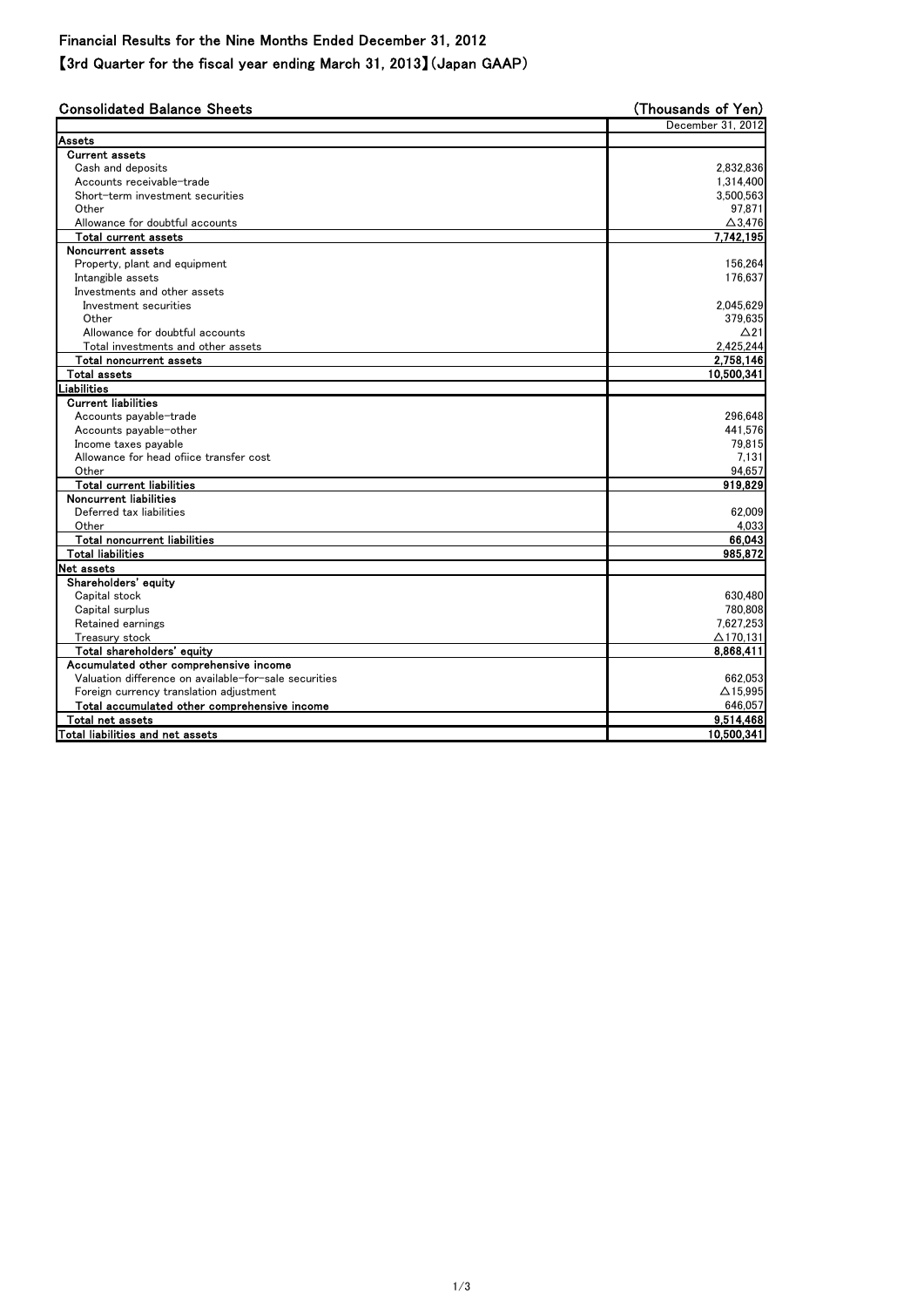| <b>Consolidated Statements of Income</b>          | (Thousands of Yen) |
|---------------------------------------------------|--------------------|
|                                                   | Nine months ended  |
|                                                   | December 31, 2012  |
| Net sales                                         | 5,323,363          |
| Cost of sales                                     | 2,763,664          |
| Gross profit                                      | 2,559,698          |
| Selling, general and administrative expenses      | 1,425,752          |
| <b>Operating income</b>                           | 1,133,946          |
| Non-operating income                              |                    |
| Interest income                                   | 6,721              |
| Dividends income                                  | 1,102              |
| Other                                             | 1,389              |
| Total non-operating income                        | 9,212              |
| Non-operating expenses                            |                    |
| Equity in losses of affiliates                    | 65,101             |
| Total non-operating expenses                      | 65,101             |
| Ordinary income                                   | 1,078,057          |
| Extraordinary loss                                |                    |
| Loss on retirement of noncurrent assets           | 6,015              |
| Head office transfer cost                         | 20,956             |
| Total extraordinary losses                        | 26,972             |
| Income before income taxes and minority interests | 1,051,084          |
| Income taxes                                      | 444,683            |
| Income before minority interests                  | 606,401            |
| Net income                                        | 606,401            |